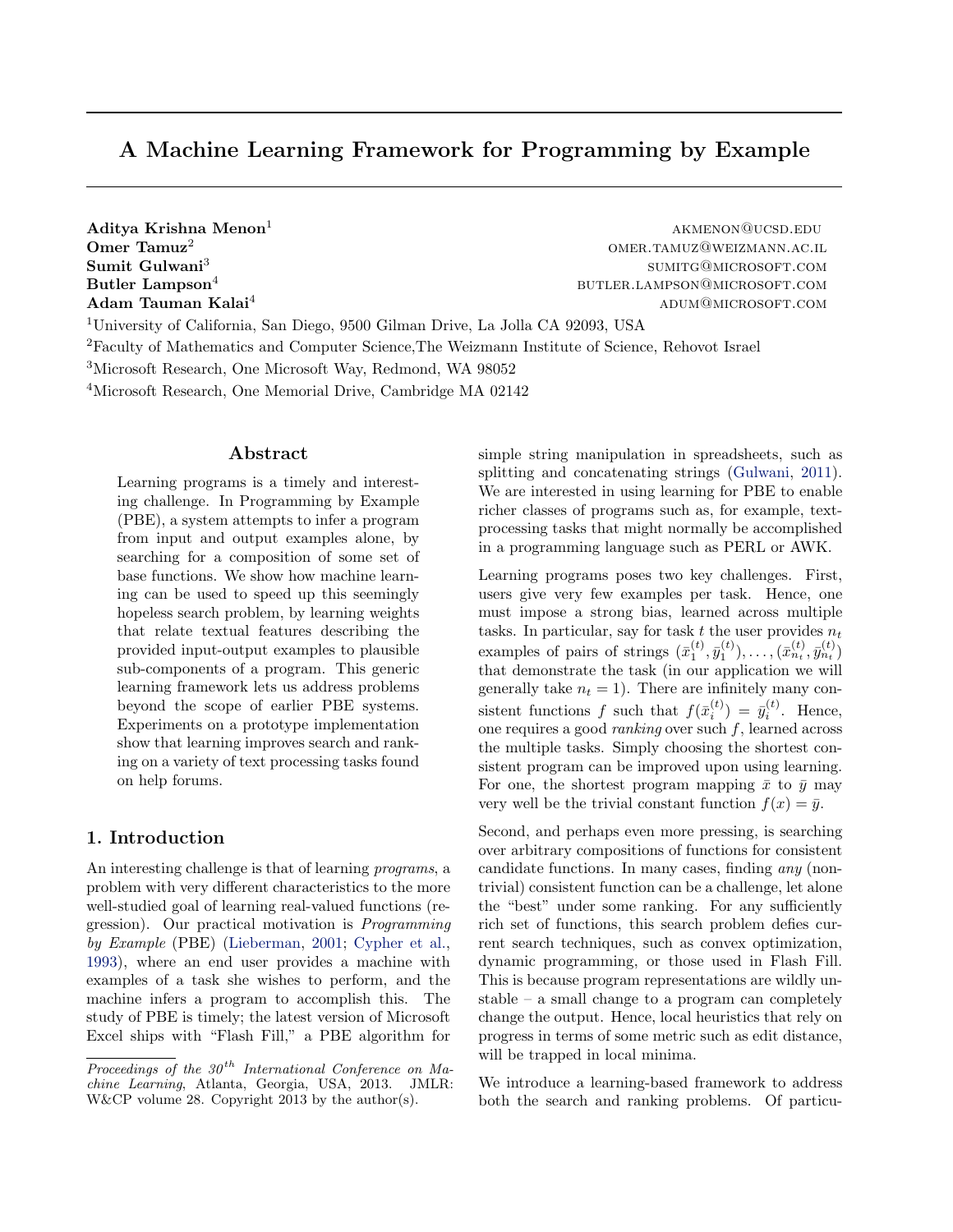<span id="page-1-0"></span>lar interest, machine learning speeds up search (inference). This is unlike earlier work on string processing using PBE, which restricted the types of programs that could be searched through so that efficient search would be possible using so-called version space algebras [\(Lau et al.,](#page-8-0) [2000\)](#page-8-0). It is also unlike work in structured learning that uses dynamic programming for efficient search. The types of programs we can handle are more general than earlier systems such as SMARTedit [\(Lau et al.,](#page-8-0) [2000\)](#page-8-0), LAPIS [\(Miller,](#page-8-0) [2002\)](#page-8-0), Flash Fill [\(Gulwani,](#page-8-0) [2011\)](#page-8-0), and others [\(Nix,](#page-8-0) [1985;](#page-8-0) [Witten & Mo,](#page-8-0) [1993\)](#page-8-0). In addition, our approach is more extensible and broadly applicable than earlier approaches.

How can one improve on brute force search for combining functions from a general library? In general, it seems impossible to speed up search if all one can tell is whether a program correctly maps example  $\bar{x}$ to  $\bar{y}$ . The key idea in our approach is to augment the library with certain telling textual features on example pairs. These features suggest which functions are more likely to be involved in the program. As a simple example beyond the scope of earlier PBE systems, consider sorting a list of names by last name. Say the user gives just one example pair:  $\bar{x}$  is a list of a few names, one per line, where each line is in the form FirstName LastName, and  $\bar{y}$  is the same list sorted by last name. One feature of  $(\bar{x}, \bar{y})$  is that the lines are permutations of one another, which is a clue that the desired program may involve sorting. We learn the reliability of such clues, and use these to dramatically speed up search and inference in complex examples.

The contributions of this work are: (i) a framework for learning general programs that speeds up search (inference) and is also used for ranking. Previous work addressed ranking [\(Liang et al.,](#page-8-0) [2010\)](#page-8-0) and used restricted classes of programs that could be efficiently searched but not extended; (ii) the use of features relating input and output examples in PBE. Previous work such as [Liang et al.](#page-8-0) [\(2010\)](#page-8-0) use features of the target programs in the training set; (iii) advancing the state of the art in PBE by introducing a general, extensible framework, that can be applied to tasks beyond the scope of earlier systems (as discussed shortly). While our discussion is in the context of text processing, the approach could be adapted for different domains; and (iv) experiments with a prototype system on data extracted from help forums. To clarify matters, we step through a concrete example of our system's operation.

#### 1.1. Example of our system's operation

Imagine a user has a long list of names with some repeated entries (say, the Oscar winners for Best Actor), and would like to create a list of the unique names, each annotated with their number of occurrences. Following the PBE paradigm, in our system, the user illustrates the operation by providing an example, which is an input-output pair of strings. Figure 1 shows one possible such pair, which uses a subset of the full list (in particular, the winners from '91–'95) the user possesses.



Figure 1. Input-output example for the desired task.

One way to perform the above transformation is to first generate an intermediate list where each element of the input list is appended with its occurrence count – which would look like [ "Anthony Hopkins (1)", "Al Pacino (1)", "Tom Hanks (2)", "Tom Hanks  $(2)$ ", "Nicolas Cage  $(1)$ "] - and then remove duplicates. The corresponding program  $f(.)$ may be expressed as the composition

$$
f(x) = \text{dedup}(\text{concatLists}(x, \text{`` } \text{''}, \\ \text{concatLists}(\text{``\text{''}, count}(x, x), \text{``\text{''})})).
$$
\n(1)

The argument  $x$  here represents the list of input lines that the user wishes to process, which may be much larger than the input provided in the example. We assume here a base language comprising (among others) a function dedup that removes duplicates from a list, concatLists that concatenates lists of strings elementwise, implicitly expanding singleton arguments, and count that finds the number of occurrences of the elements of one list in another.

While conceptually simple, this example is out of scope for existing text processing PBE systems. Most systems support a restricted, pre-defined set of functions that do not include natural tasks like removing duplicates; for example [\(Gulwani,](#page-8-0) [2011\)](#page-8-0) only supports functions that operate on a line-by-line basis. These systems perform inference with search routines that are hand-coded for their supported functionality, and are thus not easily extensible. (Even if an exception could be made for specific examples like the one above, there are countless other text processing applications we would like to solve.)

Notice that certain textual features can help bias our search by providing clues about which functions may be relevant: in particular, (a) there are duplicate lines in the input but not output, suggesting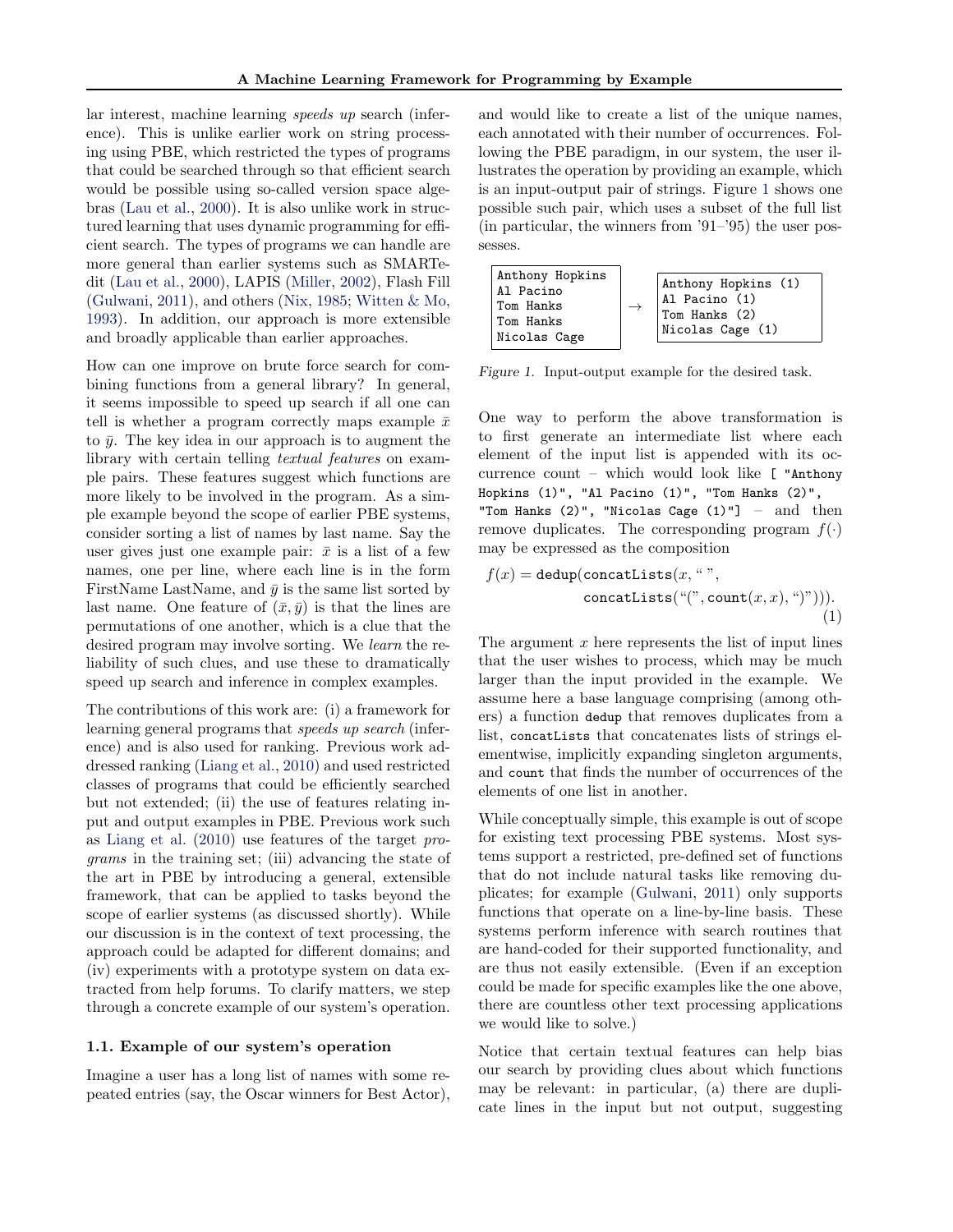| Production                                   | Probability | Production Probability                   |     |
|----------------------------------------------|-------------|------------------------------------------|-----|
| $P\rightarrow$ join(LIST, DELIM)             |             | $\texttt{CAT} \rightarrow \texttt{LIST}$ | 0.7 |
| $LIST \rightarrow split(x, DELIM)$           | 0.3         | $CAT \rightarrow DELIM$                  | 0.3 |
| $LIST \rightarrow concatList(CAT, CAT, CAT)$ | 0.1         | $DELIM \rightarrow "n"$                  | 0.5 |
| $LIST \rightarrow concatList("", CAT,"))")$  | 0.2         | $DELIM \rightarrow "$                    | 0.3 |
| $LIST \rightarrow dedup(LIST)$               | 0.2         | $DELIM \rightarrow "$ ("                 | 0.1 |
| $LIST \rightarrow count(LIST, LIST)$         | 0.2         | $DELIM \rightarrow "$                    | 0.1 |

Table 1. Example of grammar rules generated for task in Figure [1.](#page-1-0)

that dedup may be useful, (b) there are parentheses in the output but not input, suggesting the function concatLists(" $($ ", $L$ ," $)$ ") for some list  $L$ ,  $(c)$  there are numbers on each line of the output but none in the input, suggesting that count may be useful, and (d) there are many more spaces in the output than the input, suggesting that " " may be useful. Our claim is that by learning weights that tell us the reliability of these clues – for example, how confident can we be that duplicates in the input but not the output suggests dedup – we can significantly speed up the inference process over brute force search.

In more detail, a clue is a function that generates rules in a probabilistic context free grammar based on features of the provided example. Dynamic programming common in structured learning approaches with PCFGs [\(Rush et al.,](#page-8-0) [2011\)](#page-8-0) does not apply here – it would be relevant if we were given a program and wanted to parse it. Instead we generate programs according to the PCFG and then evaluate them directly.

Each rule corresponds to a function<sup>1</sup> (possibly with bound arguments) or constant in the underlying programming language. The rule probabilities are computed from weights on the clues that generate them, which in turn are learned from a training corpus of input-output examples. To learn  $f(\cdot)$ , we now search through derivations of this grammar in order of decreasing probability. Table 1 illustrates what the grammar may look like for the above example. Note that the grammar rules and probabilities are example specific; we do not include a rule such as DELIM $\rightarrow$  " $\gamma$ ", say, because there is no instance of "\$" in the input or output. Further, compositions of rules may also be generated, such as concatList("(",LIST,")").

Table 1 is of course a condensed view of the actual grammar our prototype system generates, which is based on a large library of about 100 features and clues. With the full grammar, a naïve brute force search over compositions takes 30 seconds to find the right solution to the example of Figure [1,](#page-1-0) whereas with learning the search terminates in just 0.5 seconds.

#### 1.2. Comparison to previous learning systems

Most previous PBE systems for text processing handle a relatively small subset of natural text processing tasks. This is in order to admit efficient representation and search over consistent programs, e.g. using a version space [\(Lau et al.,](#page-8-0) [2003\)](#page-8-0), thus sidestepping the issue of searching for programs using general classes of functions. To our knowledge, every system designed for a library of arbitrary functions searches for appropriate compositions of functions either by brute force search, a similarly intractable operation such as invoking a SAT/SMT solver [\(Jha et al.,](#page-8-0) [2010\)](#page-8-0), or by using A\*-style heuristics [\(Gulwani et al.,](#page-8-0) [2011\)](#page-8-0). [\(Gulwani,](#page-8-0) [2012\)](#page-8-0) presents a survey of such techniques. Our learning approach based on textual features is thus more general and flexible than previous approaches.

This said, our goal in this paper is *not* to compete with existing PBE systems in terms of functionality. Instead, we wish to show that the fundamental PBE inference problem may be attacked by learning with textual features. This idea could in fact be applied in conjunction with prior systems. A specific feature of the data, such as the input and output having the same number of lines, may be a clue that a function corresponding to a system like Flash Fill [\(Gulwani,](#page-8-0) [2011\)](#page-8-0) will be useful.

### 2. Formalism of our approach

We begin a formal discussion of our approach by defining the learning problem in PBE.

#### 2.1. Programming by example (PBE)

Let  $S$  denote the set of strings. Suppose the user has some text processing operation in mind, in the form of some target function or program  $f \in S^S$ , from the set of functions that map strings to strings. For example, in Figure [1,](#page-1-0) f could be the function in Equation [1.](#page-1-0) To describe this program to a PBE system, at inference (or execution) time, the user provides a system input  $z := (x, \bar{x}, \bar{y}) \in \mathcal{S}^3$ , where x represents the data to be processed, and  $(\bar{x}, \bar{y})$  is an example input-output pair that represents the string transformation the user

<sup>&</sup>lt;sup>1</sup>When we describe clues as suggesting functions, we implicitly mean the corresponding grammar rule.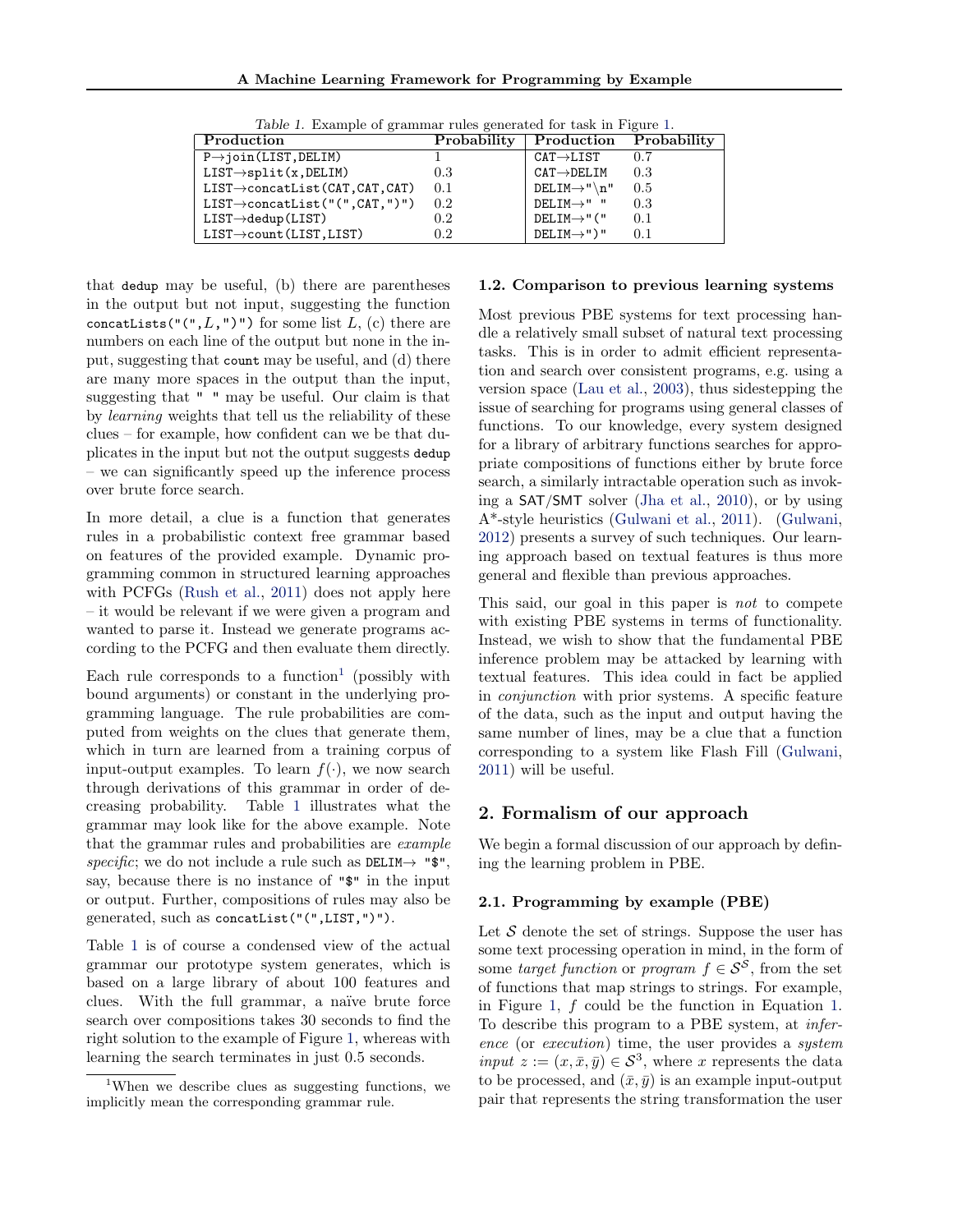<span id="page-3-0"></span>wishes to perform, so that  $\bar{y} = f(\bar{x})$ . In the example of the previous section,  $(\bar{x}, \bar{y})$  is the pair of strings represented in Figure [1,](#page-1-0) and  $x$  is the list of all Oscar winners. Typically, but not necessarily,  $\bar{x}$  is some prefix of  $x^2$  Our goal is to recover  $f(\cdot)$  based on  $(\bar{x}, \bar{y})$ .

Our goal is complicated by the fact that while the user has one particular  $f \in \mathcal{S}^{\mathcal{S}}$  in mind, there may be another function q that also explains  $(\bar{x}, \bar{y})$ . For example, the constant function  $g(\cdot) = \bar{y}$  will always explain the example transformation, but will almost always not be the function the user has in mind. Let  $\mathcal{F}(z) \subset \mathcal{S}^{\mathcal{S}}$  be the set of consistent functions for a given system input, so that for each  $f \in \mathcal{F}(z)$ ,  $\bar{y} = f(\bar{x})$ . We would like to find a way of ranking the elements in  $\mathcal{F}(z)$  based on some notion of "plausibility". For example, in Figure [1,](#page-1-0) one consistent function may involve removing the 4th line of the input. But this is intuitively a less likely explanation than removing duplicates.

We look to *learn* such a ranking based on *training* data. We do so by defining a probability model  $Pr[f|z;\theta]$  over programs, parameterized by some  $\theta$ . Given  $\theta$ , at inference time on input z, we pick the most likely program under  $Pr[f|z;\theta]$  which is also consistent with z. We do so by invoking a search function  $\sigma_{\theta,\tau}: \mathcal{S}^3 \to \mathcal{S}^{\mathcal{S}}$  that depends on  $\theta$  and an upper bound  $\tau$  on search time. This produces our conjectured program  $\hat{f} = \sigma_{\theta,\tau}(z)$  computing a string-to-string transformation, or a trivial failure function  $\perp$  if the search fails in the allotted time.

The  $\theta$  parameters are *learned* at training time, where the system is given a corpus of  $T$  training quadruples,  $\{(z^{(t)}, y^{(t)})\}_{t=1}^T$ , with  $z^{(t)} = (x^{(t)}, \bar{x}^{(t)}, \bar{y}^{(t)}) \in \mathcal{S}^3$ representing the actual data and the example inputoutput pair, and  $y^{(t)} \in S$  the correct output on  $x^{(t)}$ . We also assume each training example  $z^{(t)}$  is annotated with a "correct" program  $f^{(t)} \in S^S$  such that  $f^{(t)}(\bar{x}^{(t)}) = \bar{y}^{(t)}$  and  $f^{(t)}(x) = y$ . (In Section [3.1,](#page-5-0) we describe a workaround when such annotations are not available.) From these examples, the system chooses the parameters  $\theta$  that maximize the likelihood  $\Pr[f^{(1)},\ldots,f^{(T)}|z^{(1)},\ldots,z^{(T)};\theta].$ 

Note that each quadruple  $(z^{(t)}, y^{(t)})$  represents a different task; for example, one may represent the Oscar winners example of the previous section, another an email processing task, and so on. Put another way, for  $t_1 \neq t_2$ , it is often the case that  $f^{(t_1)} \neq f^{(t_2)}$ . Ostensibly then, we have a single example from which to estimate the value of  $Pr[f|z]$  for some fixed f! However, we note that while  $f^{(t_1)} \neq f^{(t_2)}$ , it is often the case

that these functions share common subroutines. For example, many functions may involve splitting the input based on the "\n" character. This tells us that, all else being equal, we should favour splitting on newline characters "\n" over splitting on "z", say. Our learning procedure exploits the shared structure amongst each of the T tasks to more reliably estimate  $Pr[f|z;\theta]$ .

We now describe how we model the distribution  $Pr[f|z;\theta]$  using a probabilistic context-free grammar.

### 2.2. PCFGs for programs

We maintain a distribution over programs with a *Prob*abilistic Context-Free Grammar (PCFG)  $\mathcal{G}$ , as discussed in [\(Liang et al.,](#page-8-0) [2010\)](#page-8-0). The grammar is defined by a set of non-terminal symbols  $\mathcal V$ , terminal symbols  $\Sigma$  (which may include strings  $s \in \mathcal{S}$  and also other program-specific objects such as lists or functions), and rules  $\mathcal R$ . Each rule  $r \in \mathcal R$  has an associated probability  $Pr[r|z;\theta]$  of being generated given the system input z, where  $\theta$  represents the unobserved parameters of the grammar. WLOG, each rule r is also associated with a function  $f_r : \Sigma^{\text{NArgs}(r)} \to \Sigma$ , where  $\text{NArgs}(r)$ denotes the number of arguments in the RHS of rule r. A program<sup>3</sup> is a derivation of the start symbol  $\mathcal{V}_{start}$ . The probability of any program  $f(\cdot)$  is the probability of its constituent rules  $\mathcal{R}_f$  (counting repetitions):

$$
\Pr[f|z;\theta] = \Pr[\mathcal{R}_f|z;\theta] = \prod_{r \in \mathcal{R}_f} \Pr[r|z;\theta]. \tag{2}
$$

We now describe how the distribution  $Pr[r|z;\theta]$  is parameterized using clues.

#### 2.3. Features and clues for learning

The learning process exploits the following simple fact: the chance of a rule being part of an explanation for a string pair  $(\bar{x}, \bar{y})$  depends greatly on certain characteristics in the structure of  $\bar{x}$  and  $\bar{y}$ . For example, one interesting binary feature is whether or not every line of  $\bar{y}$  is a substring of  $\bar{x}$ . If true, it may suggest that the select field rule should receive higher probability in the PCFG, and hence will be combined with other rules more often in the search. Another binary feature indicates whether or not "Massachusetts" occurs repeatedly as a substring in  $\bar{y}$  but not in  $\bar{x}$ . This suggests that a rule generating the string "Massachusetts" may be useful. Conceptually, given a training corpus, we would like to learn the relationship between such

<sup>2</sup>This is more general than the setup of e.g. [\(Gulwani,](#page-8-0) [2011\)](#page-8-0), which assumes  $\bar{x}$  and  $\bar{y}$  have the same number of lines, each of which is treated as a separate example.

 ${}^{3}$ Two programs from different derivations may compute exactly the same function  $f : \mathcal{S} \to \mathcal{S}$ . However, determining whether two programs compute the same function is undecidable in general. Hence, we abuse notation and consider these to be different functions.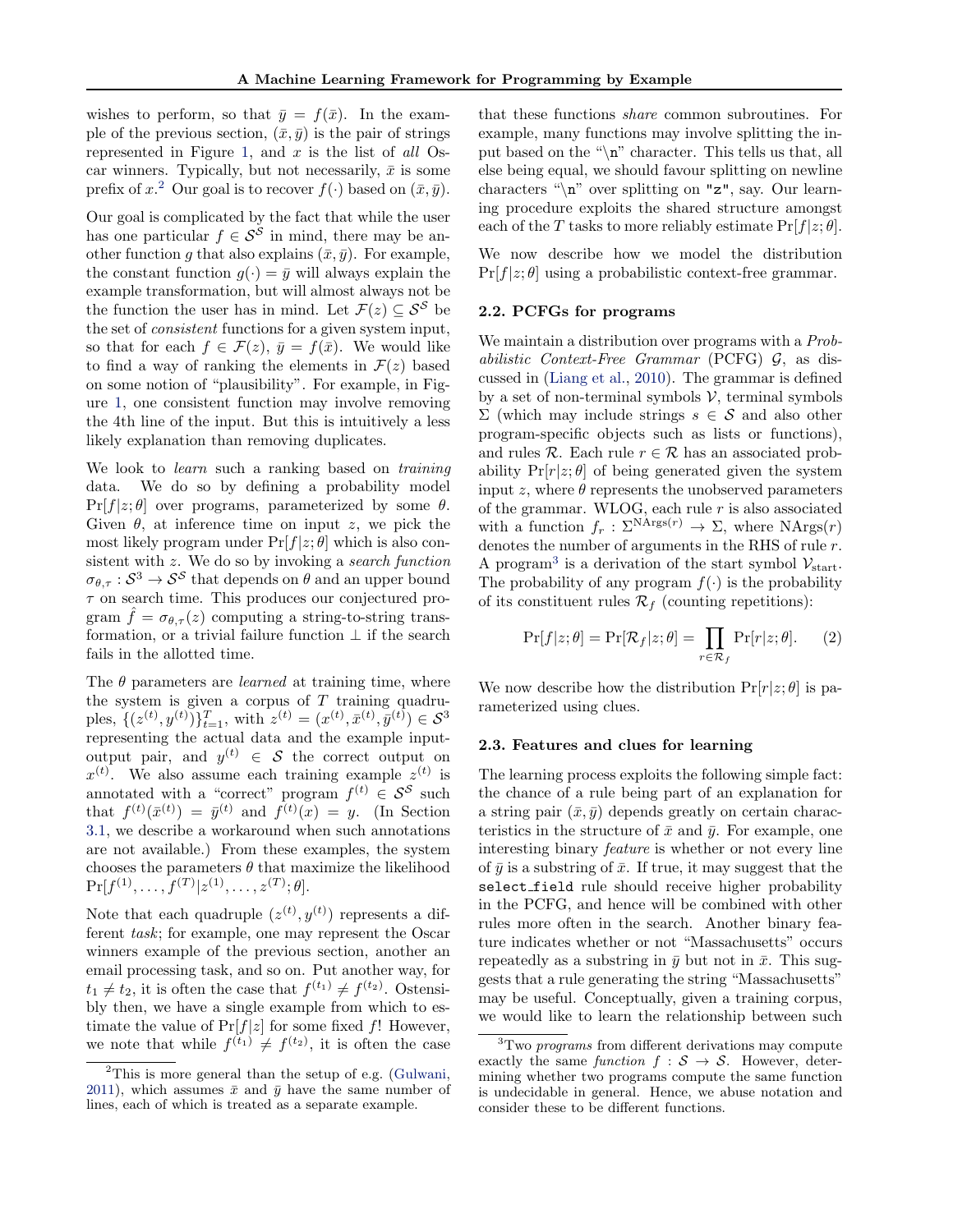<span id="page-4-0"></span>features and the successful rules. However, there are an infinitude of such binary features as well as rules (e.g. a feature and rule corresponding to every possible constant string), but of course limited data and computational resources. So, we need a mechanism to estimate the relationship between the two entities.

We connect features with rules via *clues*. A clue is a function  $c: S^3 \to 2^{\mathcal{R}}$  that states, for each system input  $z$ , which subset of rules in  $R$  (the infinite set of grammar rules), may be relevant. This set of rules will be based on certain features of  $z$ , meaning that we search over compositions of instancespecific rules<sup>4</sup>. For example, one clue might return  ${E \rightarrow \texttt{select-field}(E, \texttt{Delim}, \texttt{Int})}$  if each line of  $\bar{y}$  is a substring of  $\bar{x}$ , and  $\emptyset$  otherwise. Another clue might recognize the input string is a permutation of the output string, and generate rules  $\{E \rightarrow sort(E, \text{COMP}), E \rightarrow$  $reverseSort(E, COMP), COMP \rightarrow alphaComp, \ldots\}, i.e., rules$ for sorting as well as introducing a nonterminal along with corresponding rules for various comparison functions. A single clue can suggest a multitude of rules for different z's (e.g.  $E \rightarrow s$  for every substring s in the input), and "common" functions (e.g. concatenation of strings) may be suggested by multiple clues.

We now describe our probability model that is based on the clues formalism.

### 2.4. Probability model

Suppose the system has n clues  $c_1, c_2, \ldots, c_n$ . For each clue  $c_i$ , we keep an associated parameter  $\theta_i \in \mathbb{R}$ . Let  $\mathcal{R}_z = \bigcup_{i=1}^n c_i(z)$  be the set of *instance-specific* rules (wrt z) in the grammar. While the set of all rules  $\mathcal R$ will be infinite in general, we assume there are a finite number of clues suggesting a finite number of rules, so that  $\mathcal{R}_z$  is finite. For each rule  $r \notin \mathcal{R}_z$ , we take  $Pr[r|z] = 0$ , i.e. a rule that is not suggested by any clue is disregarded. For each rule  $r \in \mathcal{R}_z$ , we model

$$
\Pr[r \mid z; \theta] = \frac{1}{Z_{\text{LHS}(r)}} \exp\left(\sum_{i:r \in c_i(z)} \theta_i\right). \tag{3}
$$

where  $LHS(r) \in V$  denotes the nonterminal appearing appearing on the left hand side of rule  $r$ , and for each nonterminal  $V \in \mathcal{V}$ , the normalizer  $Z_V$  is

$$
Z_V = \sum_{r \in \mathcal{R}_z: \text{LHS}(r) = V} \exp \left( \sum_{i: r \in c_i(z)} \theta_i \right).
$$

This is a log-linear model for the probabilities, where each clue has a *weight*  $e^{\theta_i}$ , which is intuitively its *relia* $bility<sup>5</sup>$ , and the probability of each rule is proportional to the product of the weights generating that rule. An alternative model would be to make the probabilities be the (normalized) sums of corresponding weights, but we favor products for two reasons. First, as described shortly, maximizing the log-likelihood is a convex optimization problem in  $\theta$  for products, but not for sums. Second, this formalism allows clues to have positive, neutral, or even negative influence on the likelihood of a rule, based upon the sign of  $\theta_i$ .

Our framework overcomes difficulties faced by classical approaches for this problem. Consider for example Kclass logistic regression, which for input  $x \in \mathbb{R}^d$  and label  $y \in \{0,1\}^K$  such that  $1^T y = 1$  models

$$
\Pr[y \mid x; w] = \frac{1}{Z_x} \exp(w^T \phi(x, y))
$$

for  $\phi(x, y) = x \otimes y$ . In our problem, assuming  $\mathcal R$  is countable we can represent r by the bitvector  $e_r \in \{0,1\}^{|\mathcal{R}|}$ , and z by a bitvector  $f_z \in \{0,1\}^F$  indicating which of  $F$  *features* it possesses (e.g. whether it has numbers, or not). Using the representation  $\phi(r, z) = e_r \otimes f_z$  would require the estimation of  $|\mathcal{R}| \cdot F$ parameters, i.e. a parameter measuring the relationship between every pair of rule and feature. This means that we would for example end up learning separate parameters for all constant strings that occur in a training set. This is not scalable, and also does not exploit the fact that all else being equal, we expect the probabilities for two constant strings to be similar. By contrast, the model of Equation 3 is

$$
\Pr[r \mid z; \theta] = \frac{1}{Z_{\text{LHS}(r)}} \exp(\theta^T \phi(z, r)),
$$

where  $\phi(r, z) \in \mathbb{R}^n$  is such that  $\phi(z, r)_i = \mathbf{1}[r \in c_i(z)]$ . If  $R$  is enumerable, this may further be thought of as  $\phi(z,r) = C(z) \cdot e_r$ , where  $C(z) \in \{0,1\}^{n \times |\mathcal{R}|}$  is a binary matrix whose  $(i, r)$ th element indicates whether the clue i suggests rule  $r$  on input  $z$ . The key is that  $C(z)$  is sparse, as each clue suggests only a small subset of all rules. This injects prior knowledge to the problem: a human looking at the example of Figure [1](#page-1-0) would not think of performing date operations as part of the transformation, and so we encode this fact in our clues. Further, we can keep a single (data-dependent) clue that suggests every constant string that appears in the input or output, which encodes our belief that the probabilities for these rules are tied together.

<sup>&</sup>lt;sup>4</sup>As long as the functions generated by our clues library include a Turing-complete subset, the class of functions being searched amongst is always the Turing-computable functions, though having a good bias is probably more useful than being Turing complete.

<sup>&</sup>lt;sup>5</sup>With these weights, if a clue is too lax in how it suggests rules – for example, suggesting a date to string operation every time there is a number in the input – its suggestions will be discounted.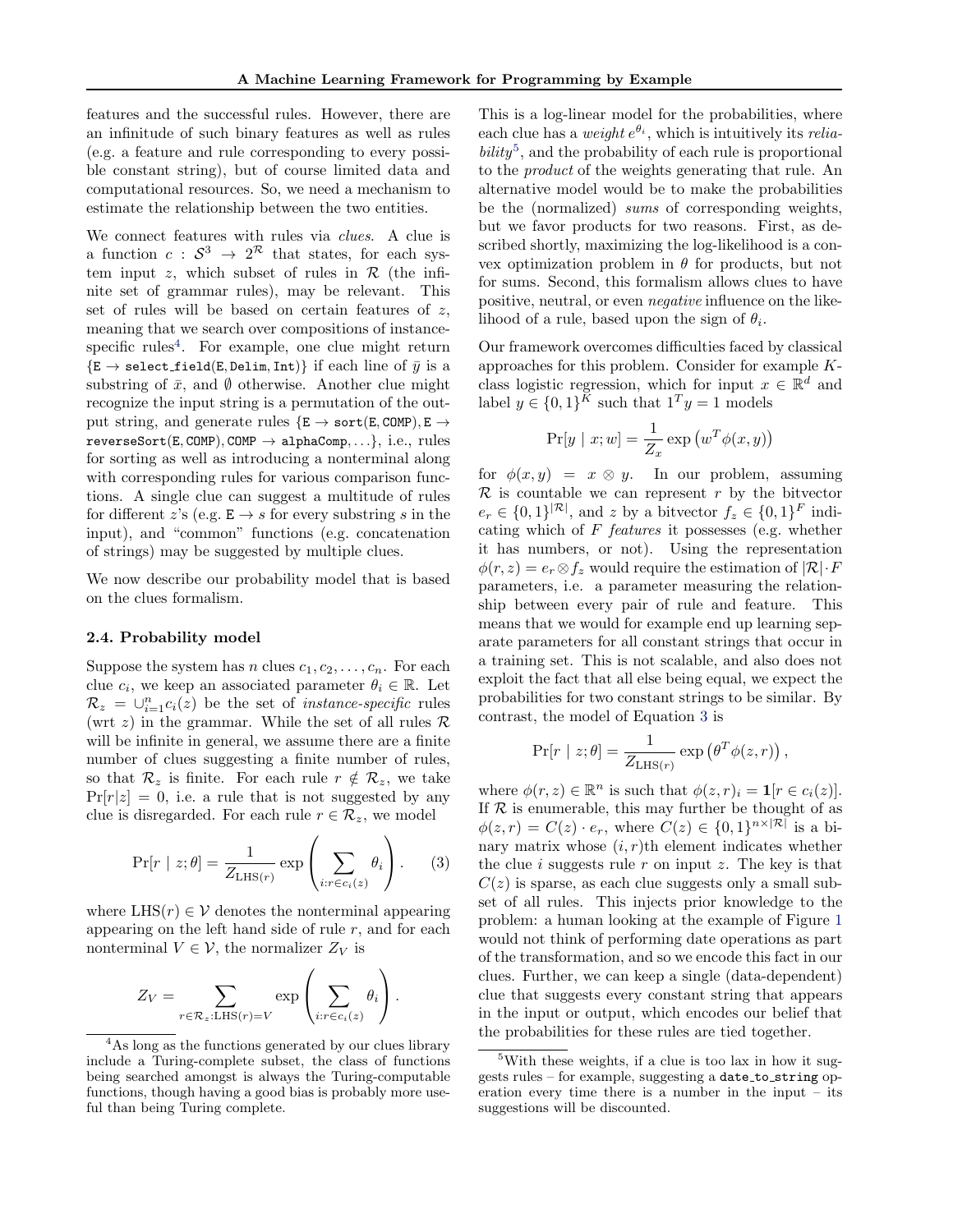## <span id="page-5-0"></span>3. System training and usage

We are now ready to describe in full the operation of the training and inference phases.

### 3.1. Training phase: learning  $\theta$

At training time, we wish to learn the parameter  $\theta$  that characterizes the conditional probability of a program given the input,  $Pr[f|z; \theta]$ . Recall that we assume each training example  $z^{(t)}$  is also annotated with the "correct" program  $f^{(t)}$  that explains both the example and actual data pairs. In this case, we choose  $\theta$  so as to minimize the negative log-likelihood of the data, plus a regularization term:

$$
\theta = \underset{\theta' \in \mathbb{R}^n}{\operatorname{argmin}} - \log \Pr[f^{(t)}|z^{(t)}; \theta'] + \lambda \Omega(\theta'),
$$

where  $Pr[f^{(t)}|z^{(t)};\theta]$  is defined by equations [\(2\)](#page-3-0) and [\(3\)](#page-4-0), the regularizer  $\Omega(\theta)$  is the  $\ell_2$  norm  $\frac{1}{2} ||\theta||_2^2$ , and  $\lambda > 0$  is the regularization strength which may be chosen by cross-validation. If  $f^{(t)}$  consists of rules  $r_1^{(t)}, r_2^{(t)}, \ldots, r_{k^{(t)}}^{(t)}$  (possibly with repetition), then

$$
\log \Pr[f^{(t)}|z^{(t)};\theta] = \sum_{k=1}^{k=k^{(t)}} \log \left(Z_{\text{LHS}(r_k^{(t)})}\right) - \sum_{i:r_k^{(t)} \in c_i(z^{(t)})} \theta_i
$$

The convexity of the objective follows from the convexity of the regularizer and the log-sum-exp function. The parameters  $\theta$  are optimized by gradient descent.

The assumption that every training example has the annotated "correct" program may be unrealistic, as annotation requires human effort. However, we may attempt to discover the correct annotations automatically by bootstrapping: the reason is that the transformation by definition must explain both  $(x^{(t)}, y^{(t)})$ and  $(\bar{x}^{(t)}, \bar{y}^{(t)})$ . We start with a uniform parameter estimate  $\theta^{(0)} = 0$ . In iteration  $j = 1, 2, 3, \ldots$ , we select  $f^{(j,t)}$  to be the most likely program, based on  $\theta^{(j-1)}$ , consistent with the system data. (If no program is found within the timeout, the example is ignored.) Then, parameters  $\theta^{(j)}$  are learned, as described above. This is run until convergence.

#### 3.2. Inference phase: evaluating on new input

At inference time, we are given system input  $z =$  $(x, \bar{x}, \bar{y}), n$  clues  $c_1, c_2, \ldots, c_n$ , and parameters  $\theta \in \mathbb{R}^n$ learned from the training phase. We are also given a timeout  $\tau$ . The goal is to infer the most likely program  $\hat{f}$  that explains the data under a certain PCFG. This is done as follows:

(i) We evaluate each clue<sup>6</sup> on the system input z.

The underlying PCFG  $\mathcal{G}_z$  consists of the union of all suggested rules,  $\mathcal{R}_z = \bigcup_{i=1}^n c_i(z)$ .

- (ii) Probabilities are assigned to these rules via Equa-tion [3,](#page-4-0) using the learned parameters  $\theta$ .
- (iii) We enumerate over  $\mathcal{G}_z$  in order of decreasing probability, and return the first discovered  $\hat{f}$  that explains the  $(\bar{x}, \bar{y})$  string transformation, or  $\perp$  if we exceed the timeout.

To find the most likely consistent program, we enumerate all programs of probability at least  $\eta > 0$ , for any given  $\eta$ . We begin with a large  $\eta$ , gradually decreasing it and testing all programs until we find one which outputs  $\bar{y}$  on  $\bar{x}$  (or we exceed the timeout  $\tau$ ). (If more than one consistent program is found, we just select the most likely one.) Due to the exponentially increasing nature of the number of programs, this approach imposes a negligible overhead due to redundancy – the vast majority of programs are executed just once.

To compute all programs of probability at least  $\eta$ , a dynamic program first computes the maximal probability of a full trace from each nonterminal. Given these values, it is simple to compute the maximal probability completion of any partial trace. We then iterate over each nonterminal expansion, checking whether applying it can lead to any programs above the threshold; if so, we recurse.

### 4. Results on prototype system

To test the efficacy of our framework, we report results on a prototype web app implemented using client-side JavaScript and executed in a web browser on an Intel Core i7 920 processor. Our aim is to test whether learning weights using textual features – which has not been studied in any prior system, to our knowledge – can speed up inference. It is not to claim that our prototype is "better" than existing systems in terms of functionality or richness. Nonetheless, we attempt to construct a reasonably functional system so that our results can be indicative of what we might expect to see in a real-world text processing system.

#### 4.1. Details of base functions and clues

As discussed in Section [2.2,](#page-3-0) we associated the rules in our PCFG with a set of base functions. In total we created around 100 functions, such as dedup, concatLists, and count, as described in Section [1.1.](#page-1-0) For clues to connect these functions to features of the examples, we had one set of base clues that suggested functions we believed to be common, regardless of the system in-

<sup>&</sup>lt;sup>6</sup>Since a clue c is just a function that outputs a list of

rules, evaluating  $c(z)$  amounts to a single function call.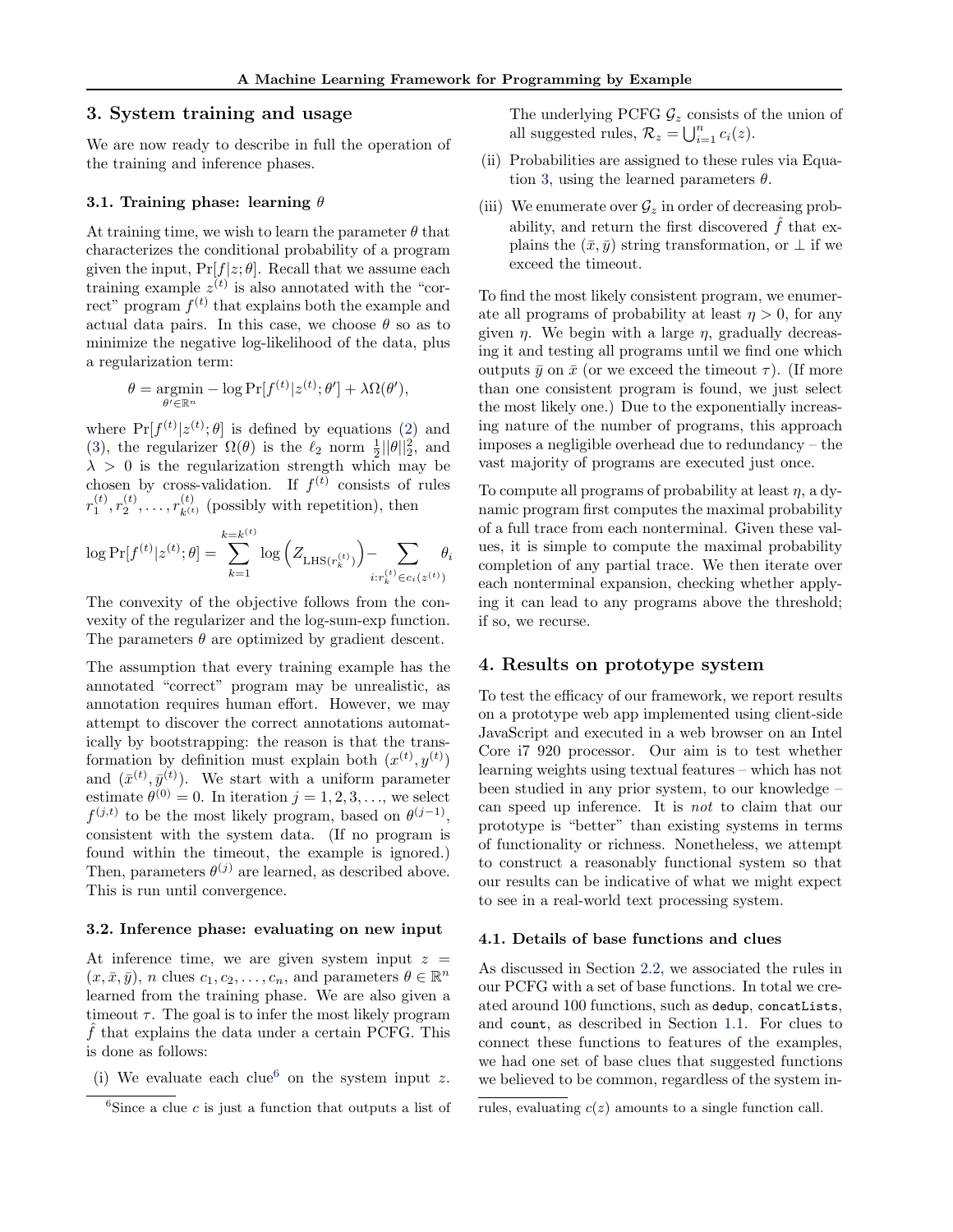| Table 2. Examples of clues and examples used in our prototype. |                                 |
|----------------------------------------------------------------|---------------------------------|
| (a) Sample of clues used. LIST denotes a list-, E a string-    |                                 |
| nonterminal in the grammar.                                    | (b) Sample of test-cases used t |

| Feature                     | Suggested $rule(s)$                                            |
|-----------------------------|----------------------------------------------------------------|
| Substring s appears in out- | $E \rightarrow$ "s", LIST $\rightarrow \{E\}$                  |
| put but not input?          |                                                                |
| Duplicates in input but not | $\text{LIST} \rightarrow \text{dedup}(\overline{\text{LIST}})$ |
| output?                     |                                                                |
| Numbers on each input line  | $LIST \rightarrow count(LIST)$                                 |
| but not output line?        |                                                                |

to evaluate the system.

612 Australia case 612: return

90113

Australia;

June the 28th 2010<br>case 612: return

Input Output

Adam Ant\n1 Ray  $Rd.\nMAA\n90113\n28/6/2010$ 

| mar in order of increasing program size, attempting to                |
|-----------------------------------------------------------------------|
| find the shortest grammar derivation that explains the                |
| transformation. The grammar does use clues to win-                    |
| now down the set of relevant rules, but does not use                  |
| learned weights: we let $\theta_i = 0$ for all i, i.e. all rules that |
| are suggested by a clue have the same constant proba-                 |
| bility. This method's performance lets us measure the                 |
| impact of learning. Note that pure brute force search                 |
| would not even use clues to narrow down the set of                    |
| feasible grammar rules, and so would perform strictly                 |
| worse. Such a method is infeasible for the tasks we                   |
| consider, because some of them involve e.g. constant                  |
| strings, which cannot be enumerated.                                  |

Measuring performance. To assess a method, we look at its accuracy, as measured by the fraction of correctly discovered programs, and efficiency, as measured by the time required for inference. As every target program in the training set is expressible as a composition of our base functions, there are two ways in which we might fail to infer the correct program: (a) the program is not discoverable within the timeout set for the search, or (b) another program (one which also explains the example transformation) is wrongly given a higher probability. We call errors of type (a) timeout errors, and errors of type (b) ranking errors. Larger timeouts lead to fewer timeout errors.

Evaluation scheme. To ensure that the system is capable of making useful predictions on new data, we report the test error after creating 10 random 80–20 splits of the training set. For each split, we compare the various methods as the inference timeout  $\tau$ varies from  $\{1/16, 1/8, \ldots, 16\}$  seconds. For the learning method, we performed 3 bootstrap iterations (see Section [3.1\)](#page-5-0) with a timeout of 8 seconds to get annotations for each training example.

**Results.** Figures  $2(a)$  and  $2(b)$  plot the timeout and ranking error rates respectively. As expected, for both methods, most errors arise due to timeout when the  $\tau$ is small. To achieve the same timeout error rate, learning saves about two orders of magnitude in  $\tau$  compared to the baseline. Learning also achieves lower mean

put z (e.g. string concatenation). Other clues were designed to support common formats that we expected, such as dates, tabular and delimited data. Table  $2(a)$ gives a sample of some of the clues in our system, in the form of grammar rules that certain textual features are connected to; in total we had approximately 100 clues. The full list of functions and clues is available at <http://cseweb.ucsd.edu/~akmenon/pbe>.

## 4.2. Training set for learning

To evaluate the system, we compiled a set of 280 examples with both an example pair  $(\bar{x}, \bar{y})$  and evaluation pair  $(x, y)$  specified. These examples were partly hand-crafted, based on various common usage scenarios the authors have encountered, and partly based on examples used in [\(Gulwani,](#page-8-0) [2011\)](#page-8-0). The latter examples were derived from manual crawling of Microsoft Excel help forums, and distilling common text processing questions that arise on these forums. Table 2(b) gives a sample of some of the scenarios we tested the system on. To encourage future research on this problem, our suite of training examples is available at <http://cseweb.ucsd.edu/~akmenon/pbe/>.

All examples are expressible as (possibly deep) compositions of our base functions; the median depth of composition on most examples is 4. Like any classical learning model, we assume these are iid samples from the distribution of interest, namely over "natural' text processing examples. It is hard to justify this independence assumption in our case, but we are not aware of a good solution to this problem in general; even examples collected from a user study, say, will tend to be biased in some way.

### 4.3. Does learning help?

The learning procedure aims to allow us to find the correct program in the shortest amount of time. We compare this method to a baseline, hoping to see quantifiable improvements in performance.

Baseline. Our baseline is to search through the gram-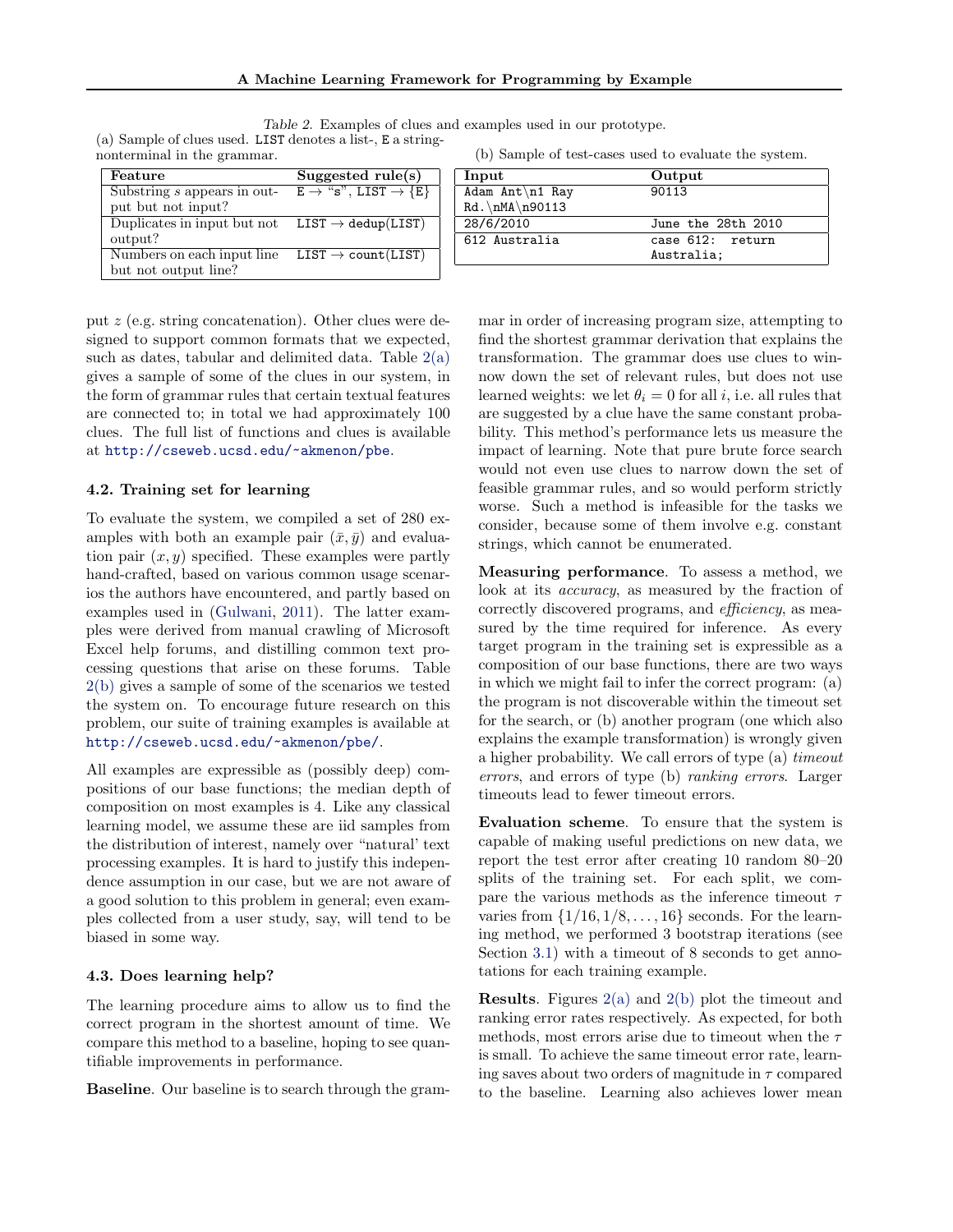<span id="page-7-0"></span>

Figure 2. Comparison of baseline versus learning approach.

ranking error, but this difference is not as pronounced as for timeout errors. This is not surprising, because the baseline generally finds few candidates in the first place (recall that the ranking error is only measured on examples that do not timeout); by contrast, the learning method opens the space of plausible candidates, but introduces a risk of some of them being incorrect.

Figure 2(c) shows the relative speedup due to learning as  $\tau$  varies. We see that learning manages to cut down the prediction time by a factor of almost 40 over the baseline with  $\tau = 16$  seconds. (The system would be even faster if implemented in a low-level programming language such as C instead of Javascript.) The trend of the curve suggests there are examples that the baseline is unable to discover with 16 seconds, but learning discovers with far fewer. Figure 2(d) is a scatterplot of the times taken for both methods with  $\tau = 16$  over all 10 train-test splits, confirms this: in the majority of cases, learning finds a solution in much less time than the baseline, and solves many examples the baseline fails on within a fraction of a second. (In some cases, learning slightly increases inference time. Here, the test example involves functions insufficiently represented in the training set.)

Finally, Figure 2(e) compares the depths of programs (i.e. number of constituent grammar rules) discovered

by learning and the baseline over all 10 train-test splits, with an inference timeout of  $\tau = 16$  seconds. As expected, the learning procedure discovers many more programs that involve deep (depth  $\geq 4$ ) compositions of rules, since the rules that are relevant are given higher probability.

## 5. Conclusion and future work

We propose a PBE system for repetitive text processing based on exploiting certain clues in the input data. We show how one can learn the utility of clues, which relate textual features to rules in a context free grammar. This allows us to speed up the search process, and obtain a meaningful ranking over programs. Experiments on a prototype system show that learning with clues brings significant savings over naïve brute force search. As future work, it would be interesting to learn correlations between rules and clues that did not suggest them, although this would necessitate enforcing some strong parameter sparsity. It would also be interesting to incorporate ideas like adaptor grammars [\(Johnson et al.,](#page-8-0) [2006\)](#page-8-0) and learning program structure as in [\(Liang et al.,](#page-8-0) [2010\)](#page-8-0). Finally, [\(Gulwani,](#page-8-0) [2012;](#page-8-0) [Gul](#page-8-0)[wani et al.,](#page-8-0) [2012\)](#page-8-0) describe several application domains for PBE where it would be interesting to consider applying the techniques proposed in this paper.